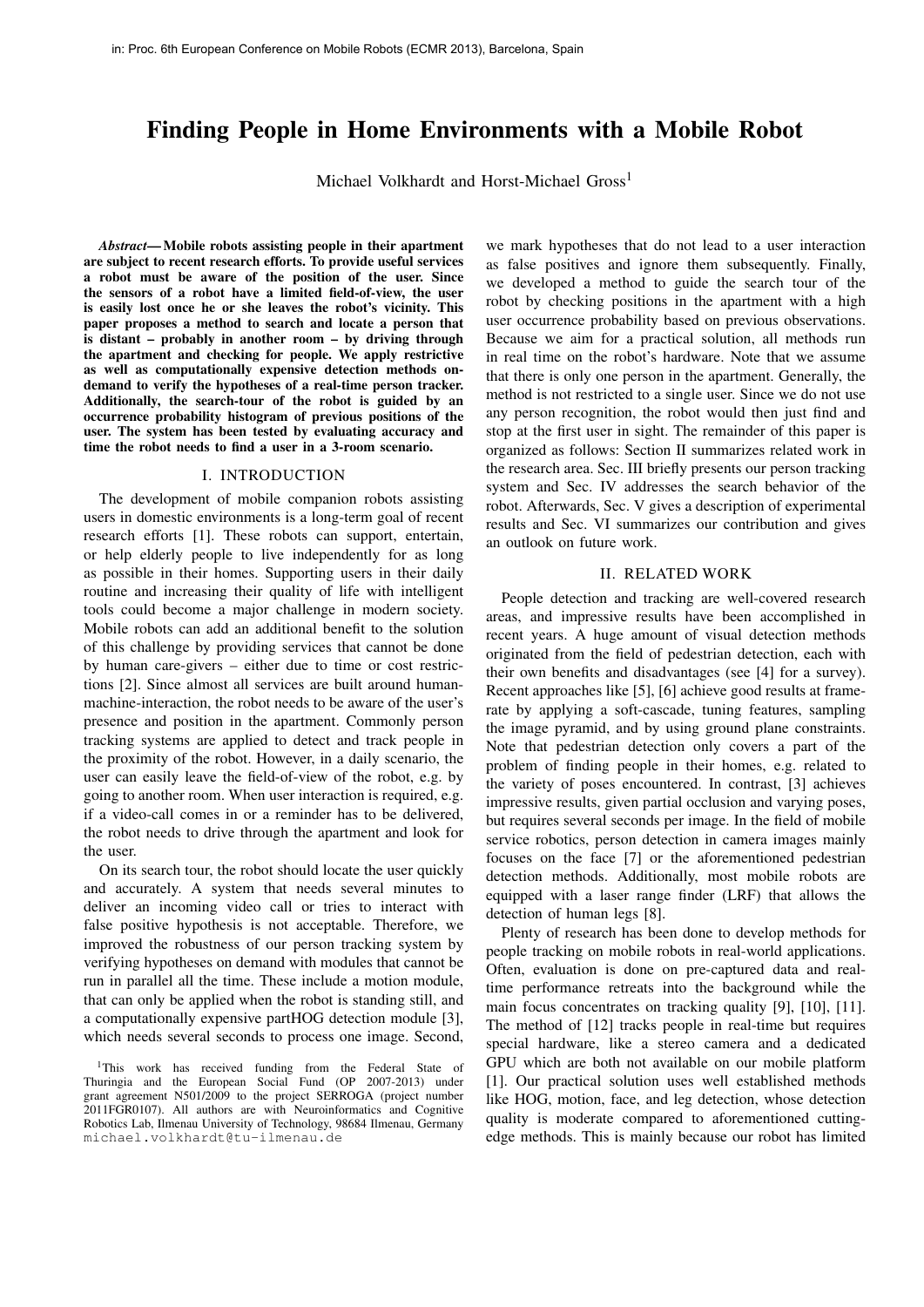processing power, which must be shared by other modules, e.g. for navigation and interaction. Promising new detection paradigms could not be applied in this work, because they are only implemented in Matlab so far [5]. Note that we cannot apply methods that depend on GPU [6] offline because the robot directly reacts on the output of the people tracking system.

To the best of our knowledge, there is very little work on searching and finding people in home environments. In a former work, we developed a method to search people by checking predefined places where people usually rest, e.g. chairs and sofas [13]. The appearance of an empty place was learned using a multi-modal color model that captured daytime and viewpoint. Furthermore, a similar color model of the user's clothes was learned. By comparing the current impression of the place's appearance to the model of the empty place and the user model, a SVM decided if the place was occupied by the user or not. The system was accompanied by a person tracker that helped to detect standing and frontal sitting people. The search tour was guided by external feedback of infrared motion sensors installed in the apartment that gave a coarse location of the user. The method has two main drawbacks: First the places had to be learned in different illumination conditions and daytimes beforehand. This training required that the user was not at home. Second, the learned color model of the user and the place had to differ. In this work, we follow a different approach and try to enhance our person tracker by verifying hypotheses, lowering false positives, and developing an intelligent search strategy. This search strategy selects different points in the apartment to drive to. We apply a greedy strategy, which selects the navigation point that is closest to the robot or has the highest probability of the user's presence. The field of perception planning offers more advanced exploration strategies to cover the whole apartment that could be integrated in the future [14], [15], [16]. We do not rely on infrared sensor hints as they are not available in every apartment and often require time-consuming installations.

### III. PERSON TRACKING SYSTEM

Our probabilistic person tracking system fuses the output of multiple detection modules. To detect people, we make use of a persons' legs, face, motion, and body-shape. The leg detection module applies a boosted cascade of classifiers in the range data of a laser range finder to classify segments as legs [8]. Afterwards, pairs of legs are merged to positions of people. The face detection system utilizes the well-known AdaBoost detector of Viola&Jones [7]. Each time the robot does not move, which is signaled by the robot's odometry, we apply a simple image difference detection. After thresholding and a connected components algorithm, we get bounding boxes of moving regions in the image. Furthermore, we apply a full body and an upper body shape detector based on Histograms of Oriented Gradients [17], [18] with a ground plane constraint. Each module detects persons by different body parts, e.g. the face, legs, or head-shoulder contour. To facilitate fusion in the person tracker, we transform the



Fig. 1. Overview of the processing steps of the person tracker.

detections to a world coordinate frame and align them to a common reference point, i.e. position of the head [13]. New position observations are transformed into Gaussians in 3D world representation and the positional uncertainty of the detection is respected in the covariance of the Gaussian. Figure 1 gives an overview of the person tracker and its processing steps which are described below.

#### *A. DATA ASSOCIATION*

All detections within the last 100 milliseconds are sorted by detection time and are processed sequentially starting with the oldest one. First, all hypotheses in the tracker are predicted up to the timestamp of the observation using the prediction step of the used filter algorithm (Sec. III-B). Then, the observation is assigned to the closest hypothesis in the tracker if their Mahalanobis distance is below an empirically set distance  $d_{max} = 1.5$ :

$$
d = (\mu_h - \mu_d)^T (\mathbf{C}_h + \mathbf{C}_d)^{-1} (\mu_h - \mu_d) , \qquad (1)
$$

where  $\mu_h$ ,  $C_h$ ,  $\mu_d$ ,  $C_d$  are the mean and covariance of the hypothesis and detection positions, respectively. Otherwise, a new hypothesis is created.

*1) Covariance Intersection:* Occasionally, a sensor input produces multiple detections on similar positions that would be fused in the data association step by the tracker. Examples are multiple bounding boxes of a visual detector that does not apply non-maximum suppression or overlapping motion detections. Assuming that those detections originated from the same source, correlation between them is usually unknown. In that case, a filtering algorithm, e.g. a Kalman filter, would underestimate the covariance of the detection by fusing all detections on the nearest hypothesis, because it assumes independence of the measurement which does not hold in this case. Therefore, we apply covariance intersection [19] to fuse those detections to a single Gaussian:

$$
\mathbf{C}_3^{-1} = (1 - \omega)\mathbf{C}_1^{-1} + \omega \mathbf{C}_2^{-1} , \qquad (2)
$$

where  $\omega$  is a weighting parameter that defines the influence of the source covariances  $C_1$  and  $C_2$  on the resulting covariance  $C_3$ . It is set to:

$$
\omega = \frac{|\mathbf{C}_1|}{|\mathbf{C}_1| + |\mathbf{C}_2|},\tag{3}
$$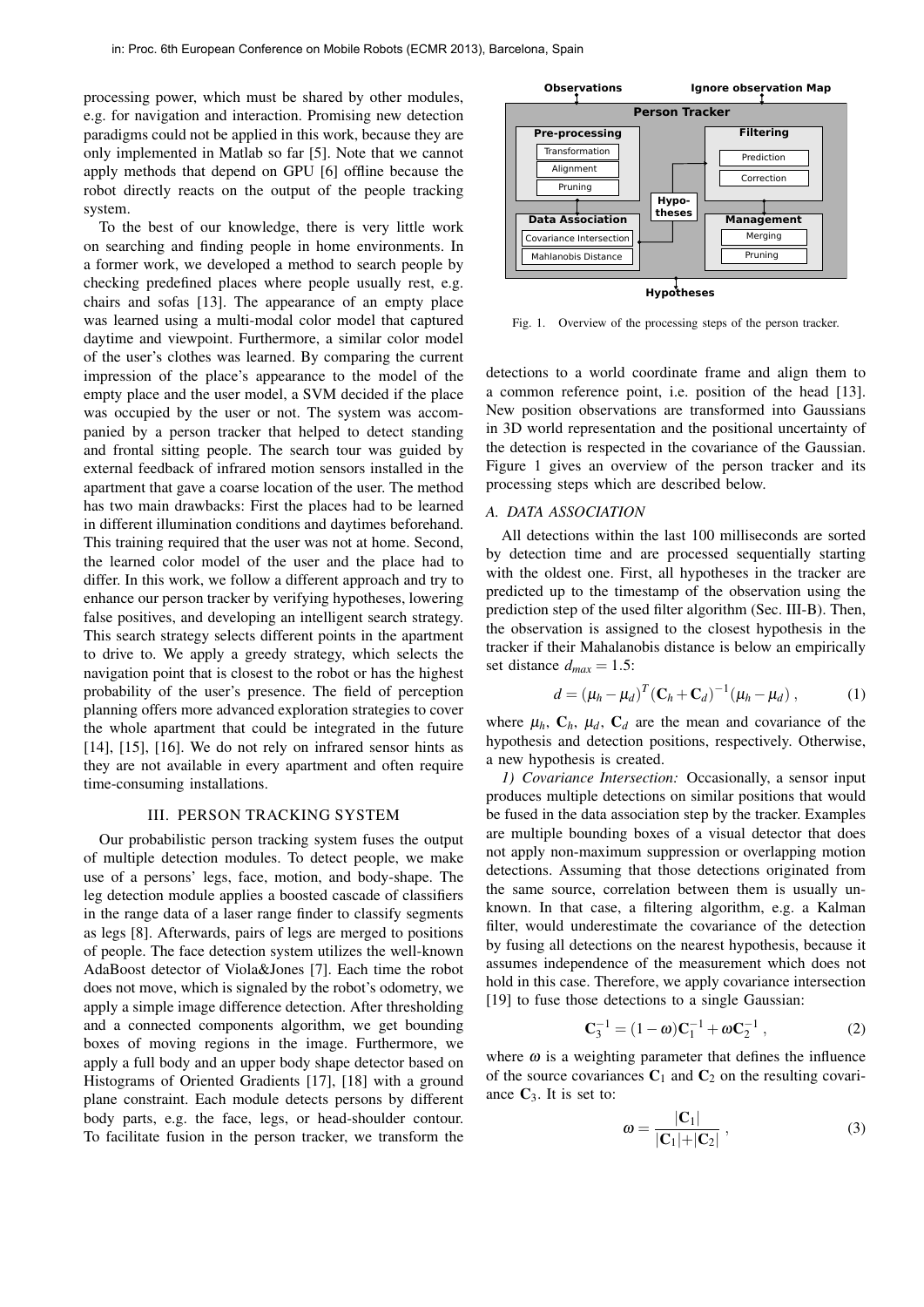

Fig. 2. Dependencies of modules involved in the search behavior.

which balances the influence of both covariances [19]. The mean of the fused detection is calculated by:

$$
\mu_3 = \mathbf{C}_3 \left[ (1 - \omega) \mathbf{C}_1^{-1} \mu_1 + \omega \mathbf{C}_2^{-1} \mu_2 \right], \tag{4}
$$

respecting the covariances of the concerned detections.

#### *B. FILTERING*

Generally, we designed the person tracker as a framework and allow any filtering algorithm that can use Gaussian distributions as input and reflect its state as a Gaussian. As in our former work [13], we apply a 6D Kalman filter tracker that tracks the position and velocity of each hypothesis in the system. The state space of a hypothesis is given by:

$$
\mathbf{x} = (x, y, z, \dot{x}, \dot{y}, \dot{z})^T , \qquad (5)
$$

where  $x, y, z$  denote the 3D position and  $\dot{x}, \dot{y}, \dot{z}$  the 3dimensional velocity.

### *C. HYPOTHESES MANAGEMENT*

The system comprises several mechanism to manage and limit the number of hypotheses. First, the tracker merges hypotheses with similar position and velocities. Second, it prunes weak hypotheses by removing those with high positional covariance, i.e. those that are not observed anymore. Third, hypotheses in walls or obstacles can be pruned by using an occupancy map which is also used by the robot for localization and path planning. Finally, the tracker can ignore detections and prune hypotheses that lie on marked areas of a so-called "ignore observation map" that is similar to an occupancy map. This mechanism can be used to mark areas where the privacy of the user should be respected, e.g. in the bathroom. Furthermore, it is also used by the search behavior to discard false positives.

### IV. SEARCH BEHAVIOR

The previous section described how the robot can detect and track people when they are in the field-of-view of its sensors. In a typical home scenario, the user can quickly go to another room and, therefore, easily leave the robot's detection range. As it is not desired that the robot always closely follows the user, the robot needs a mechanism to search a person in the apartment. Our dialog application of the robot already makes use of a list of navigation points defined by the user to send the robot to a location in the apartment, e.g. near the couch or into the kitchen. Those navigation points include the position and orientation of the robot and are used to guide the search tour of the robot.

The general process and the dependencies between the modules involved in the search process are shown in Fig. 2.

When the search behavior is triggered, the robot starts driving to the closest navigation point using adaptive Monte Carlo localization, E\*-path planning and motion control based on the dynamic window approach [1]. Once the robot reaches a navigation point, it marks it as visited and chooses the next closest one from the list. The navigation points serve as a hint where to look for people. In Sec. IV-C we describe how to improve the selection scheme. While the robot drives to a navigation point, the search module checks for hypotheses from the person tracker. When one or more hypotheses are found, it stops and turns to the closest one and triggers a verification process (Sec. IV-A). This verification labels hypotheses as certain or uncertain. Usually the hypotheses include strong true positives, i.e. detected by multiple sensor cues, weak true positives, i.e. only observed by one cue and false positive, i.e. either from a single or multiple cues. If none of the hypotheses has been verified, the robot drives closer to the nearest hypothesis and restarts the verification process. If the hypothesis is still not verified, it is marked as a false positive (Sec. IV-B), and the robot continues its search tour. If a hypothesis has been verified, the robot starts approaching it, which means driving very closely while respecting the orientation towards it. Then the robot waits some time for any input through the touchscreen, which normally automatically happens if the user answers to the robot's interaction request. If an input is recognized the search behavior ends. Otherwise, the hypothesis is also marked as a false positive. This heuristics causes the robot to eventually reach the user even if the verification mechanism fails and verifies a false positive of the tracker.

## *A. HYPOTHESES VERIFICATION*

The verification is triggered on demand each time the search behavior wants to verify a hypothesis. We apply two detection modules that cannot be run parallel to the person tracker all the time. First, we use a computationally expensive partHOG with a VOC2009 model [3], [20]. This module reaches high average precision given partial occlusion with the drawback of taking 4-5 seconds to process an image making use of a parallel CPU implementation. For this time the robot physically stops its tour and pauses some expensive modules to allow fast processing of the image. The partHOG module detects sitting and partially occluded people. Second, because the robot is standing still, we can apply a motion module similar to the one that is already used by the person tracker. In contrast, this module also detects small motions like people leaning towards the robot, turning their heads, or waving with one hand. We noticed that these are all natural movements of users to signal the robot to come closer.

Without this verification process, the robot would need to drive to and approach every uncertain hypothesis of the person tracker and wait for user input. Because the person tracker occasionally produces false positives, the verification process should significantly decrease the time it takes to find the user in the apartment.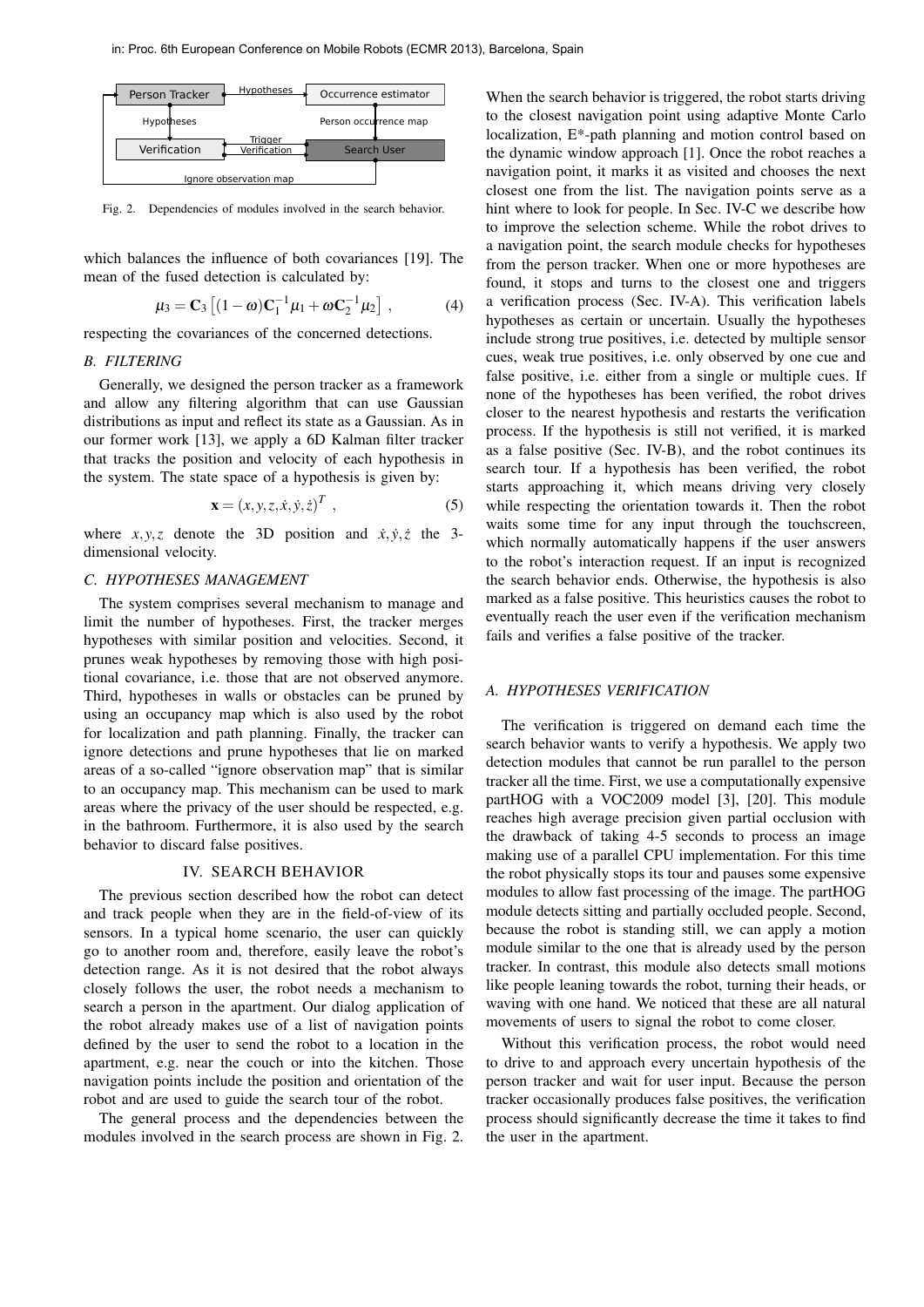

Fig. 3. Person occurrence map overlayed on the occupancy map. Probability of person occurrence from blue to red (scaled for clarification). White crosses - exemplary navigation points. Triangles - field of view of sensors used to integrate person occurrence probability.

### *B. HANDLING FALSE POSITIVES*

As stated before, hypotheses that are not verified by the aforementioned process or by user input are marked as false positives. We insert a rectangle region with a scenario dependent width (2 m) around the hypothesis into the "ignore observation map" (Fig. 2). Thus, the person tracker ignores detections and prunes hypotheses in this region (Sec. III). Hence, the robot can continue its search tour and look for people in other areas of the apartment. Without this mechanism the robot could endlessly wait in front of a, possibly even verified, false positive. To prevent marking too many areas in the apartment, we clear the regions after a certain time, e.g. one search tour. This allows the person tracker to detect people in those regions again.

### *C. PERSON OCCURRENCE MAP*

The selection of navigation points in the search tour of the robot can be enhanced if we select those points close to positions that have a high probability of people's occurrences. Therefore, a module estimates a person occurrence probability map of the environment taking the hypotheses of the person tracker into account. This map is encoded as a 2D histogram, where the bins represent discretized rectangle areas of the apartment and each count in a bin signals a hypothesis in this area. The robot cannot simply drive to the bin with the highest probability because the destination might lie in a wall or the field of view would not correctly cover the area of the bin. Instead, the robot selects a navigation point at which its field-of-view covers an area with a high occurrence probability. Hence, we model the detection range of the robot as a triangle with one corner on the position of the navigation point and the perpendicular bisector of the triangle corresponding to the orientation of the navigation point (Fig. 3).

By integrating the area covered by the triangle in the person occurrence map, we can calculate the probability of a person's occurrence for each navigation point. The robot now selects the navigation point with the highest probability instead of the closest one. Once it has checked the area, the navigation point is labeled as visited and the second most likely point is selected. By using this mechanism, the robot



Fig. 4. Occupancy map of experimental environment with overlayed labels. Blue - living room, green - guest room, red - kitchen, yellow - hallway. White ellipses - location of user in experiments. White crosses with arrows - navigation points with orientation.

first checks areas where the user was frequently detected in the past. We expect that this significantly lowers the time for finding the person, if the person still acts under the distribution of the learned model. Of course, if the user is in an unusual spot where he or she was rarely before, the search-tour duration could be worse.

## V. EXPERIMENTAL RESULTS

The operational area of the experiments is a three-room scenario including a living and guest room, a kitchen, and a corridor. Figure 4 gives an overview of the arrangement of the rooms and their extensions. Furthermore, the navigation points are given as crosses with an arrow indicating the orientation of the robot. The location of the user in the experiments is visualized by circles. The user was sitting on two different locations on the couch in the living room, on two arm-chairs in the guest room, one chair in the kitchen that was moved around a table, and finally standing in the hallway. The exact position and orientation of the user on each location was slightly varied during the experiments. Although, our person tracker only robustly detects people in an upright position, with the enhancement presented above it is possible to robustly find the user in a sitting pose as well. This means that the tracker often produced an uncertain hypotheses of sitting people, i.e. through legs or a single HOG detection, and this hypothesis is verified subsequently. There is a balcony behind the kitchen in Fig. 4 which is separated by big windows. These caused frequent reflections and motions from objects outside (cars, plants, clouds).

### *A. VERIFICATION*

First, we evaluated if our verification mechanism does improve the ability of the robot to find and locate the person in the apartment. These experiments did not use the person occurrence map to guide the search tour (Sec. IV-C). Yet, all experiments include the handling of false positives (Sec. IV-B). We divided the experiments into three parts to test different methods. The first method does not apply any verification mechanism (NoVer), the second method uses only motion verification (MoVer) and the third method uses the partHOG and motion verification (HoVer).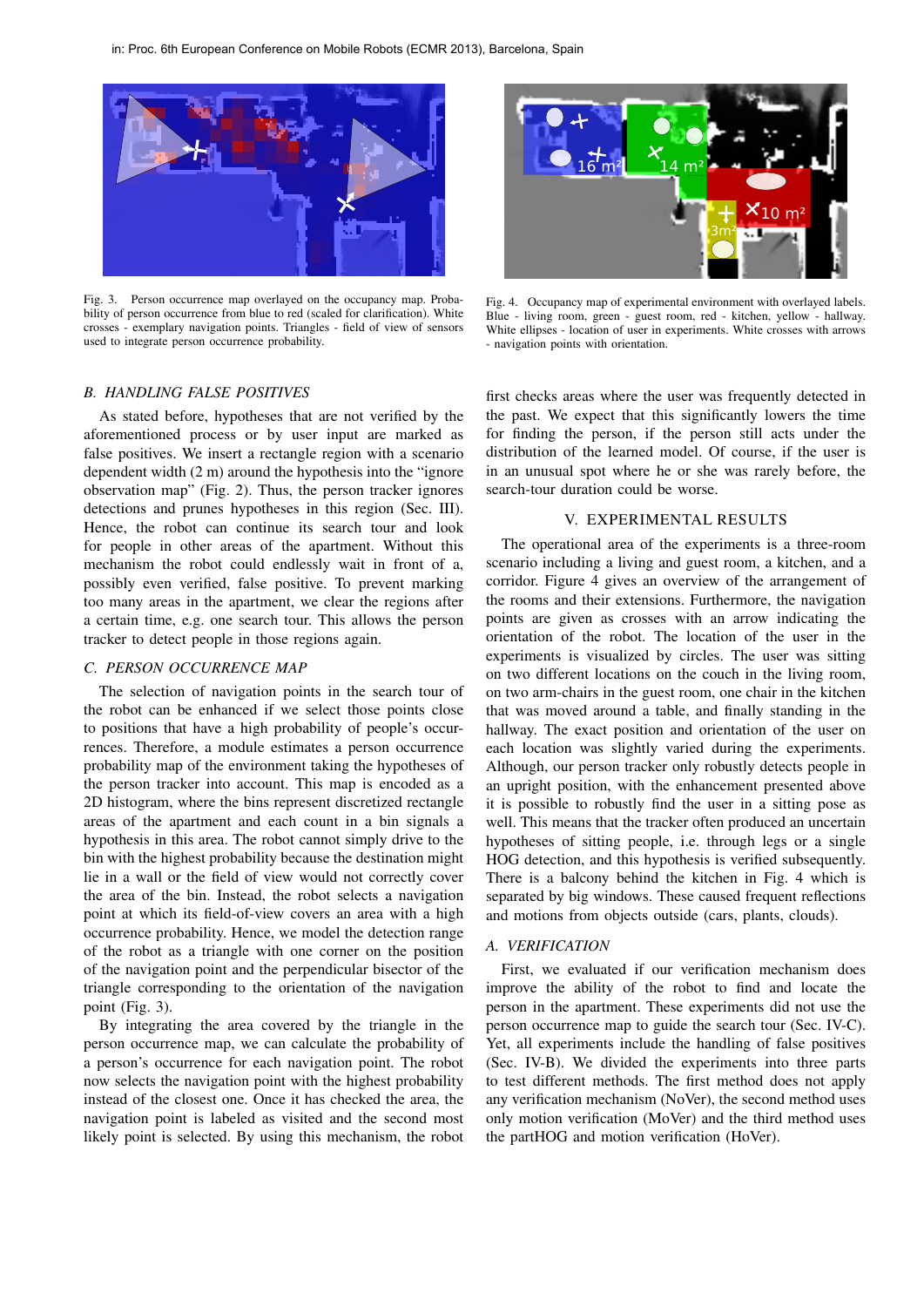TABLE I SUCCESS RATE AND DURATION OF SEARCH TRIALS FOR DIFFERENT METHODS. DURATION GIVEN FOR SUCCESSFUL TRIALS.

| method | suc. rate | avg. $t$ [s] | $max$ t [s] | std $t$ [s] |
|--------|-----------|--------------|-------------|-------------|
| NoVer  | 0.72      | 53.1         | 146         | 43.9        |
| MoVer  | 0.87      | 59.4         | 116         | 34.0        |
| HoVer  | 0.91      | 55.5         | 115         | 34.6        |

To evaluate each method, we defined three starting locations for the robot to begin its search tour, i.e. in the living room, in the guest room, and in the kitchen. The user located itself on one of the six positions in the apartment (Fig. 4). The search tour to each location is repeated three times leading to  $3 \times 6 \times 3 = 54$  trials for each method. We measured the success rate of the search behavior by counting a successful trial if the robot correctly found, approached, and stopped in front of the user, and the user was easily able to reach the touchscreen to end the search tour. We counted a failure if the robot did not find the user, did not approach the user, hit an obstacle, or if the search tour took more than 3 minutes. For comparison: the time the robots needs to drive to each navigation point starting from the position in the guest room without checking for any hypotheses is 80 seconds averaged over 5 trials.

The results of the trials are shown in Tab. I. The durations to locate the user are only calculated on the successful trials. The success rate of NoVer is significantly lower than MoVer and HoVer. HoVer achieved a higher success rate compared to MoVer, because the partHOG module detected sitting persons that did not move or whose legs where occluded. The most frequent reasons for failure in the trials (in order of occurrence) were:

- 1) the robot hitting an obstacle in the rooms,
- 2) the search tour took more than 3 minutes,
- 3) the robot completely missed the user,
- 4) the robot did not verify the user.

The problem of hitting obstacles is significantly increased for method NoVer because the robot does not verify hypotheses and approaches many false positive, e.g. behind windows, on tables, or cupboards. Although, the robot normally perceives these objects and avoids them, occasionally it bumpers when turning and navigating close to those obstacles. The second problem only appeared when using the NoVer method (see below). Missing the user occurred roughly equally likely with all methods. This sometimes happened if the user was in an unfavorable pose not sitting frontal to the robot's camera or with the legs occluded. Finally, when using the MoVer or HoVer method, the robot might not verify a hypothesis by motion or partHOG and ignores it as a false positive. Yet, the verification failed only two times in the experiments.

The average and maximal duration of the successful trials (Tab. I) are relatively large compared to the 80 seconds it takes the robot to visit all navigation points. When using NoVer, the duration is mainly increased by the robot approaching uncertain hypotheses and waiting for user input



Fig. 5. Histogram of the search durations of the different methods

until finally marking this hypothesis as a false positive if no input is given. When using MoVer or HoVer the robot only turns to the hypotheses and verifies it. Yet, the robot needs time to apply the verification modules. This results in a slightly bigger average duration. This becomes most apparent in trials, where the position of the user is close to the robot's starting location. There are less uncertain hypotheses where the robot could save time by not approaching them. Additionally, the robot needs time to verify the hypothesis of the user whereas the NoVer methods just drives to it. On the other hand, the maximum time and the standard deviation of the verification methods is lower than when using the NoVer method.

For further clarification, the difference in the duration of all search trials is displayed as a histogram in Fig. 5. The width of the bin is set to 30 seconds, and we plot the duration counts for all three methods in the center of each bin. We set the search time of all failure trials, e.g. also those where the robot hit an obstacle, to 180 seconds which is equal to the maximum time we allowed the robot to find the user. Hence, the values in the last bin also include the unsuccessful trials. The NoVer method either is very fast (bin 1) or takes very long (bin 5 and bin 6) or completely fails (bin 6). The MoVer and HoVer method caused many mediocre duration trials, but also with many fast trials and few failures.

To summarize: Without the verification, the robot approaches each hypotheses. This could result in a lower search duration, but also lowers the success rate of finding the user in a reasonable time. By using the verification methods, the robot needs more time for verification, but yields a higher success rate. Therefore, we advocate the use of the verification mechanism.

### *B. PERSON OCCURRENCE MAP*

To evaluate the usefulness of the person occurrence map (Sec. IV-C), we first estimated the map by tracking the user performing short sequences of daily activities and during the experiments of Sec. V-A. The resulting map looks similar to Fig. 3 with the highest probability of occurrence in the living room, followed by the guest room, kitchen, and hallway. We replace the navigation point selection of the HoVer method